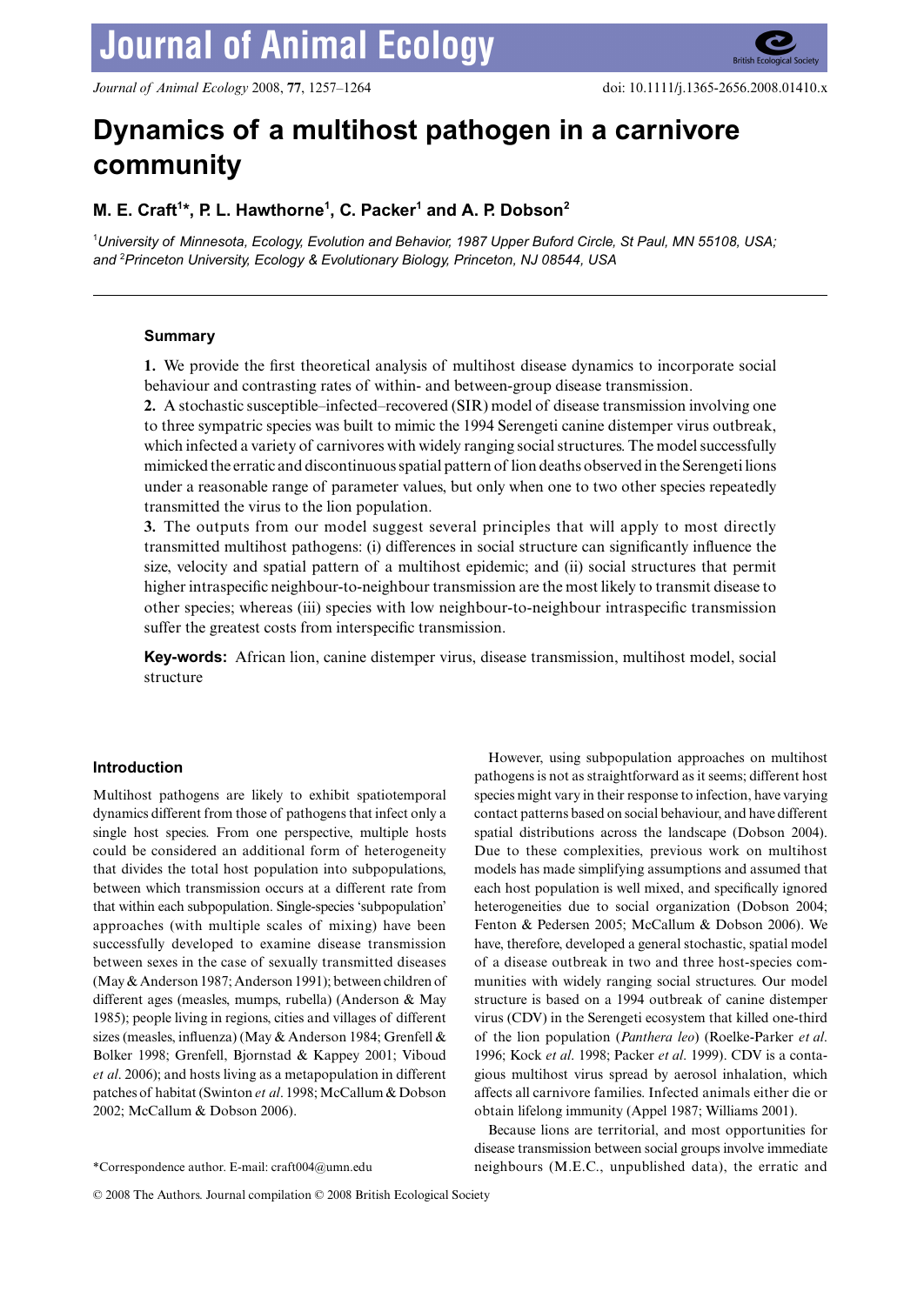

discontinuous spatial pattern of CDV spread in the 1994 epidemic seems unlikely to have resulted solely from lion-tolion transmission (Fig. 1). During the 1994 outbreak, the same CDV variant was responsible for deaths in spotted hyenas (*Crocuta crocuta*) (Haas *et al*. 1996; Roelke-Parker *et al*. 1996; Carpenter *et al*. 1998), while jackals (*Canis adustus*, *Canis aureus*, *Canis mesomelas*) also showed CDV-like symptoms and subsequently tested positive for CDV antibodies (Alexander *et al*. 1994; Roelke-Parker *et al*. 1996).

Hyenas and jackals had the potential to transmit CDV to lions, as the two species are more abundant than lions (Campbell & Borner 1986), and frequently interact with lions at kills (Schaller 1972; Cleaveland *et al*. 2008). While lions, hyenas, jackals, bat-eared foxes (*Ototcyon megalotis*) and potentially many other carnivore species (e.g. leopards, *Panthera pardus*) were affected by the 1994 CDV outbreak (Roelke-Parker *et al*. 1996), our most detailed data come from the long-term monitoring of the Serengeti lions (Packer *et al*. 2005). We therefore treat lions as the sentinel species when comparing the observed pattern of infection in the 1994 lion population with the model's CDV spatial spread.

#### QUESTIONS

We developed a stochastic simulation model to capture the general spatial and temporal patterns observed in the 1994 CDV outbreak. Although the model is based on the lion outbreak, it has been developed to provide more general insights into disease outbreaks in other communities, where multiple host species are susceptible to infection by the same

**Fig. 1.** The observed dynamics of a canine distemper outbreak in the Serengeti lion study population in the southeast Serengeti National Park (SNP) near the Ngorongoro Conservation Area Authority (NCAA) and Loliondo Game Controlled Area (LGCA). Each oval represents a lion pride. The time course was determined by either (a) date of first observed death in a pride; or (b) date of sampling for the first seropositive individual in the pride. Prides infected early in the epidemic are coloured dark blue, those infected later in the epidemic grade through to white. One pride remained uninfected (black).

pathogen. In particular, we ask whether differences in territorial social structure affect the spatial and temporal pattern of disease outbreaks, and if the time course of the epidemic is sensitive to different rates of within- vs. between-species interaction. Social organization due to territorial behaviour divides intraspecific transmission into two major components: within and between groups. Within-group transmission can occur during normal social interactions (feeding, grooming), whereas between-group transmission can occur during fights over food and territory, or during immigration events. Interspecific transmission occurs when multiple species feed together or during intraguild predation events.

We performed a set of simulations that examine the epidemic dynamics of a directly transmitted pathogen involving multiple host species with contrasting social organizations (e.g. isolated vs. well connected territorial structures), characterized by different within- and between-group transmission rates. After exploring the epidemic dynamics for each species in isolation, we examine the consequences of coexistence between pairs of species using high and low rates of interspecific transmission. Finally, we ask whether the coexistence of three hosts differs in any substantive way from any two-species scenario.

We use the simulation to ask:

How do within- and between-group contact patterns affect the incidence, rate of spread, probability and spatial pattern of infection in multiple hosts with coexisting pathogens?

How do the model results compare with the observed outbreak?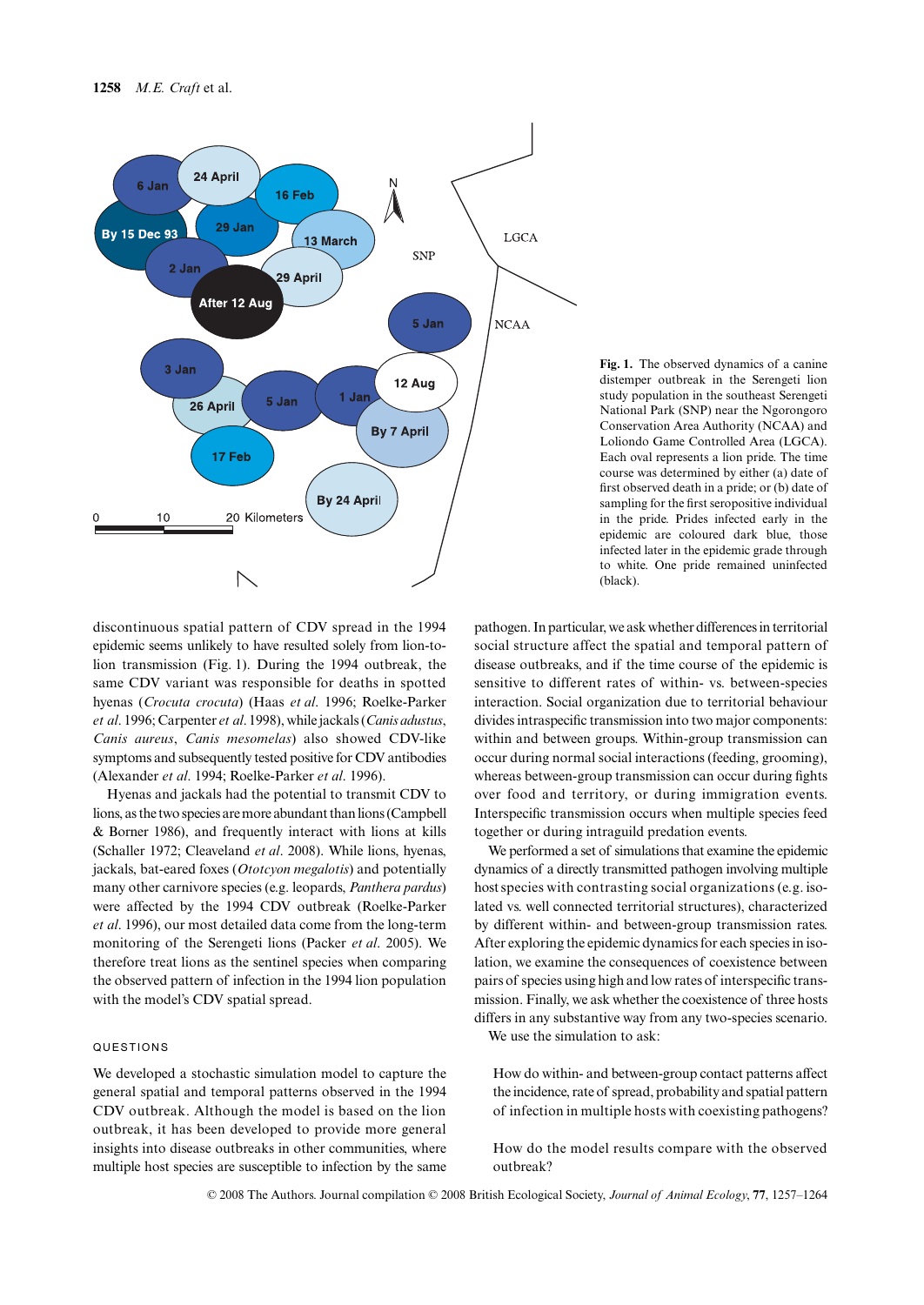#### MODELLING APPROACH

The model describes the spatial and temporal dynamics of a pathogen in a spatially structured, multihost community. The habitat is divided into a two-dimensional grid of 625 patches, with each patch containing a local population of each species. Because of the natural boundaries of the Serengeti ecosystem, we chose not to wrap the edges of the simulated habitat. Infection is spread within local populations, between different species occupying the same patch, and between any populations/species occupying the eight neighbouring patches. The pathogen is modelled in a stochastic, density-dependent, susceptible–infected–recovered (SIR) framework. The model was programmed in C.

The importance of group size to pathogen persistence is well known (Swinton *et al*. 2001; Park, Gubbins & Gilligan 2002; McCallum & Dobson 2006), so we held group size constant across species and across social groups in order to isolate the effect of social organization. Each patch begins with 10 individuals of each species. An individual may be categorized in one of three states: S (susceptible), I (infected) or R (recovered). All individuals, except an initially infected source, begin the simulation in state S. Transitions occur from  $S \rightarrow I$  (infection) and from  $I \rightarrow R$  (recovery). During each time-step, we determine the probability of a susceptible individual becoming infected,  $p_{S \to I}$ , and of an infected individual recovering (either dying or obtaining lifelong immunity),  $p_{I \rightarrow R}$ . The number of actual transitions is drawn from a binomial distribution,  $B(n, p)$ . For the infection transition, *n* is the number of susceptible individuals in the group, while for the recovery transition, *n* is the number of infected individuals.

The probability that a susceptible individual *i* will be infected depends on the number of infections in its own social group, interspecific transmission within the same patch, and intra- and interspecific transmission from neighbouring patches. Two 'who acquires infection from whom' matrices (WAIFW; Anderson & May 1991) characterize the force of infection between individuals of each group; let  $\beta_{w,ij}$ represent within-patch transmission and  $\beta_{B,ij}$  represent between-patch transmission. The total probability of infection is given by:

$$
1 - \exp\left[-\left(\sum_{j\in S_L}\beta_{W,j}I_j + \sum_{j\in S_N}\beta_{B,j}I_j\right)\right]
$$

where  $S_L$  is the set of groups sharing the local patch and  $S_N$ represents the groups in neighbouring patches and  $I_j$  is the number of infected individuals in group *j*. Each infected individual has a fixed probability, μ, of recovering.

Interspecific β values are taken as a weighted average of the intraspecific values so that

$$
\beta_{ij}=\beta_{ji}=\frac{1}{2}c(\beta_{ii}+\beta_{jj}),
$$

where *c* describes the level of interspecific interactions (or coupling). We used two different values of *c*, designated 'high' and 'low' (0·2, 0·01, respectively) for the multispecies simulations.

**Table 1.** Relative rates of within- and between-group transmission

| Resembles | $R_0$ within-group | $R_0$ between-group |
|-----------|--------------------|---------------------|
| Lion      | >1(1.9)            | <1(0.3)             |
| Hyena     | $>1(1-1)$          | $>1(1-1)$           |
| Jackal    | >1(1.5)            | <1(0.7)             |

Within- and between- $R_0$  values are calculated by  $n(1 - e^{-\beta/\mu})$ , where *n* is the number of susceptible individuals that might be contacted by the initially infected individual,  $\beta$  is the infection rate per susceptible individual, and μ is the recovery rate. The model treats transmission from the initial infected to each susceptible as an independent Poisson process with rate  $\beta$  and duration  $1/\mu$ . The probability that each susceptible individual is infected is then  $p_i = 1 - P$  [no infection], and the expected total number is  $np_i$ .

 $n_{\text{local}} = 9$ ;  $n_{\text{nbr}} = 80$ ;  $\mu = 0.1$ .

The value of the average reproductive rate of the pathogen is defined as  $R_0$ . In general, a pathogen can persist only when  $R_0$  is  $>1$  (when each infected individual infects at least one other individual). Species' within- and between-patch transmission rates were chosen so that the  $R_0$  values in a singlespecies habitat equalled 2·2. CDV is closely related to phocine distemper virus, for which the empirically estimated  $R_0$  is 2.8 (Swinton *et al*. 1998). Different social systems were modelled by choosing different relative rates of within- and between-group transmission (Table 1).

In the Serengeti, the African lion lives in territorial social groups (prides) consisting of related females and their dependent offspring. Before the 1994 epidemic, average pride sizes (excluding cubs <3 months) were 10 individuals (M.E.C., unpublished data) defending territories ranging from 15 to  $150 \text{ km}^2$  (Mosser 2008). Lions form fission–fusion groups where pridemates are in frequent physical contact, but only occasionally contact their neighbours during territorial defence or fights over food (Schaller 1972; M.E.C., unpublished data). Thus the withinpatch (or within-pride) transmission rate for lions will be far higher  $(R_0 > 1)$  than between-patch transmission  $(R_0 < 1)$ .

The spotted hyena lives in social groups (clans) averaging about 45 individuals per clan (Hofer & East 1995). These hierarchical clans consist of related females and immigrant males who defend exclusive group territories (16–55  $\text{km}^2$ ) and encounter their neighbours during territorial clashes, or when feeding at the same carcass (Hofer & East 1993a). Additionally, Serengeti hyenas have a unique feeding adaptation where they commute to migratory prey and associate with nonclan members at waterholes and resting sites (Hofer & East 1993b). Thus hyenas are expected to have high within-patch transmission (but contact each other less than lions), as well as high between-patch transmission.

Jackals live in small family groups of two to four, who are in close contact with each other (Moehlman 1983). Serengeti golden and black-backed jackals actively defend discrete territories ( $\approx$ 2–4 km<sup>2</sup>) from neighbours; they also make extraterritorial forays to water sources and large mammalian kills (Moehlman 1983). We therefore consider each 'patch' of 10 individuals to consist of two to five loosely connected groups of jackals. Although they interact with each other less

© 2008 The Authors. Journal compilation © 2008 British Ecological Society, *Journal of Animal Ecology*, **77**, 1257–1264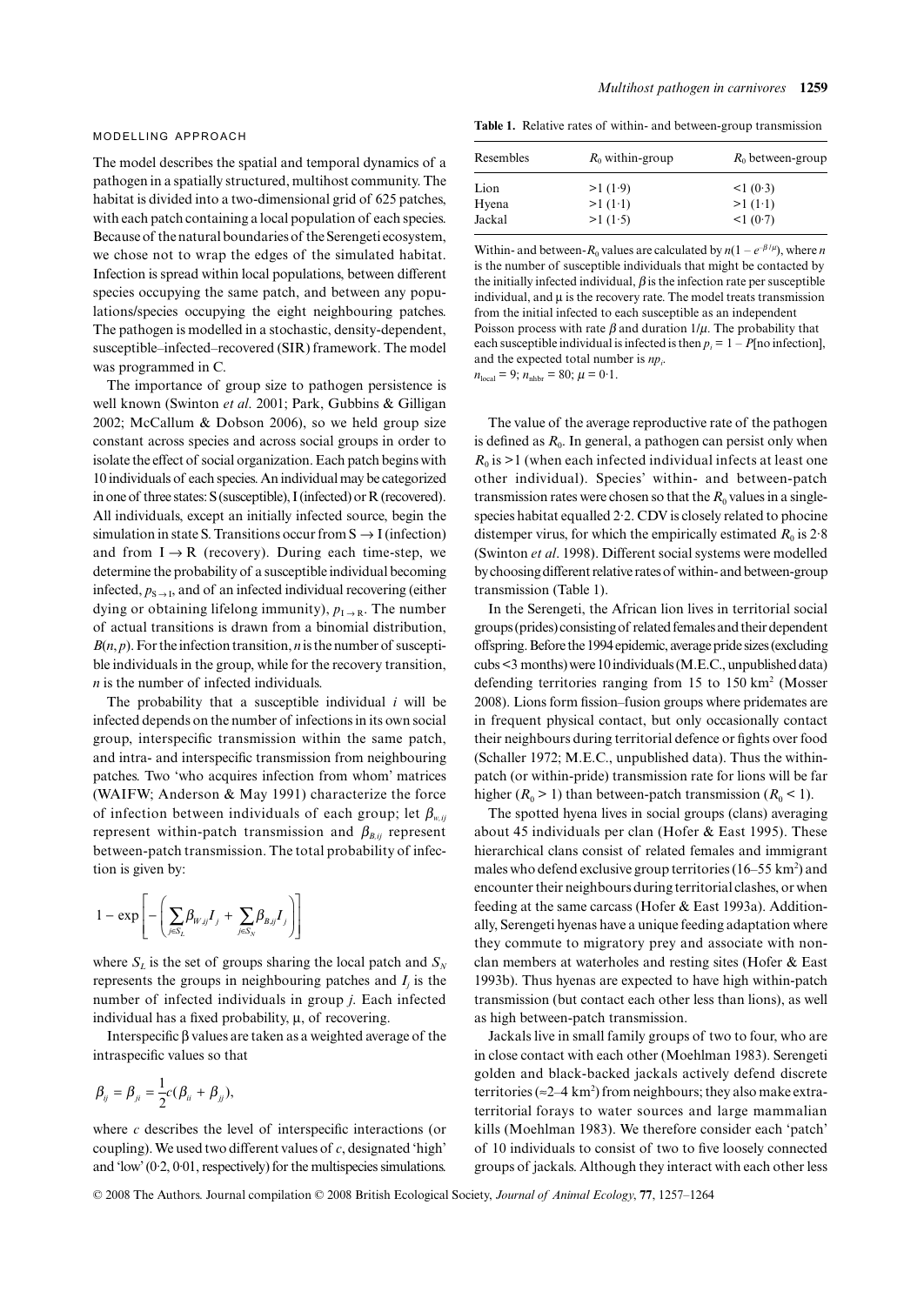frequently than pridemates, jackals contact individuals from neighbouring patches more frequently than lions.

Infections were introduced in a single individual at the edge of the grid to mimic a pathogen introduced from domestic dogs at the edge of the park (Cleaveland *et al*. 2000). We ran 150 simulations for each combination of species. To check whether changes in disease dynamics were due to social structure rather than to a simple increase in overall population size, we ran controls where the same species was coupled with itself within separate partitions of the same patch. Each simulation ran until all infections disappeared. For each species, we also varied the within- and between-group transmission rates to confirm that the results presented here were representative of the overall range of possible outcomes.

We used the package NCF (Bjornstad  $&$  Falck 2001) for R (R Development Core Team, 2006) to evaluate the spatial pattern in both simulated and observed outbreaks. For each time-step (day) in the simulated outbreaks, we entered the number of active infections per grid square (pride) into the nonparametric correlation function (ncf). Because of the coarse-grained resolution of within-pride mortality in 1994, we constructed within-pride epidemic curves from the simulated outbreaks by aligning the simulated start dates, averaging the number of infections at each time-step, and rounding the values into discrete integers. We combined these simulated within-pride epidemic curves with the observed first death date per pride and spatial location, to create a complete time-series for the observed outbreak.

#### **Results**

#### SINGLE-SPECIES MODELS

Depending on contact structure, single-species epidemics produced epidemic curves that varied in impact (average cumulative number of infected hosts by the end of an outbreak), velocity (cumulative number infected per unit time), and probability and persistence of an outbreak (Figs 2 and 3). The outbreaks in hyenas produced the most infected individuals, spread with the highest velocity, and had the highest percentage of runs with epidemics (defined as lasting longer than 200 time-steps). In contrast, lions had the fewest infected individuals and slowest velocity; the disease generally burned out (few runs caused epidemics, and those that did were of shorter duration). Jackals produced values intermediate between lions and hyenas, except that infection persisted the longest in jackals (Fig. 2).

#### MULTISPECIES MODELS

Compared with single-species models, any representation of a multihost system inevitably involves an increased number of susceptible hosts with a concomitant effect on disease transmission and persistence. We isolated the impact of an increased number of susceptibles by constructing a series of controls that effectively doubled or tripled the number of individuals in the single-species simulations. We could then

highlight the effects of social system *per se* by contrasting a lion-plus-lion model (which doubled the number of lions) to a lion-plus-hyena model (with the same number of individuals as the doubled-lion model, but with two different social systems).

#### DO WITHIN- AND BETWEEN-GROUP CONTACT PATTERNS INFLUENCE THE IMPACT OF A PATHOGEN?

Adding a second or third host species (Figs 2 and 3a) increased the impact of the pathogen (average cumulative number of infected individuals in the first host species), although this was not always significant (see Supplementary material). For example, the number of infected hyenas did not increase significantly when hyenas were weakly coupled to another species, even to an overlapping control population of hyenas. However, many more lions were infected when weakly coupled with either hyenas or jackals than with a control population of lions. Note, though, that fewer jackals are infected when lions are weakly coupled with jackals, compared with the weakly coupled doubled-jackal control. This is due to the dilution effect of 'wasting' infections on less competent transmitters such as lions (Ostfeld & Keesing 2000). An amplification effect can be seen when hyenas (the most competent transmitters) are paired with lions, compared with the lion-plus-lion scenario. With high interspecific connectivity, the overall increase in infecteds can largely be attributed to increased population size, because the doubled and tripled single-host-species scenarios are indistinguishable from the two- and three-host-species outputs.

#### DO WITHIN- AND BETWEEN-GROUP CONTACT PATTERNS INFLUENCE THE RATE OF SPREAD OF THE PATHOGEN THROUGH THE SYSTEM OR THE PROBABILITY OF AN EPIDEMIC?

When additional species were added to a single-species epidemic with high coupling, the average velocity (number of infecteds per unit time) of the wave front increased, and there was a higher probability of an epidemic; but this was not always the case when species were loosely connected (Fig. 3b,c). For example, in hyenas, the velocity of infection and probability of an epidemic actually slowed down when weakly combined with one or two additional species. The controls illustrate that at high coupling, there are large effects of adding any additional species (regardless of social structure); but at low coupling, the social structure of the additional hosts can increase or decrease the velocity or probability of a large-scale epidemic.

#### DO WITHIN- AND BETWEEN-GROUP CONTACT PATTERNS CHANGE THE SPATIAL SPREAD OF A PATHOGEN?

Spatial spread of single-species infections differed according to contact patterns (Fig. 4a). While the epidemic always travels in a wave-like pattern, the neighbour-to-neighbour transmission rate determined the extent of spatial spread.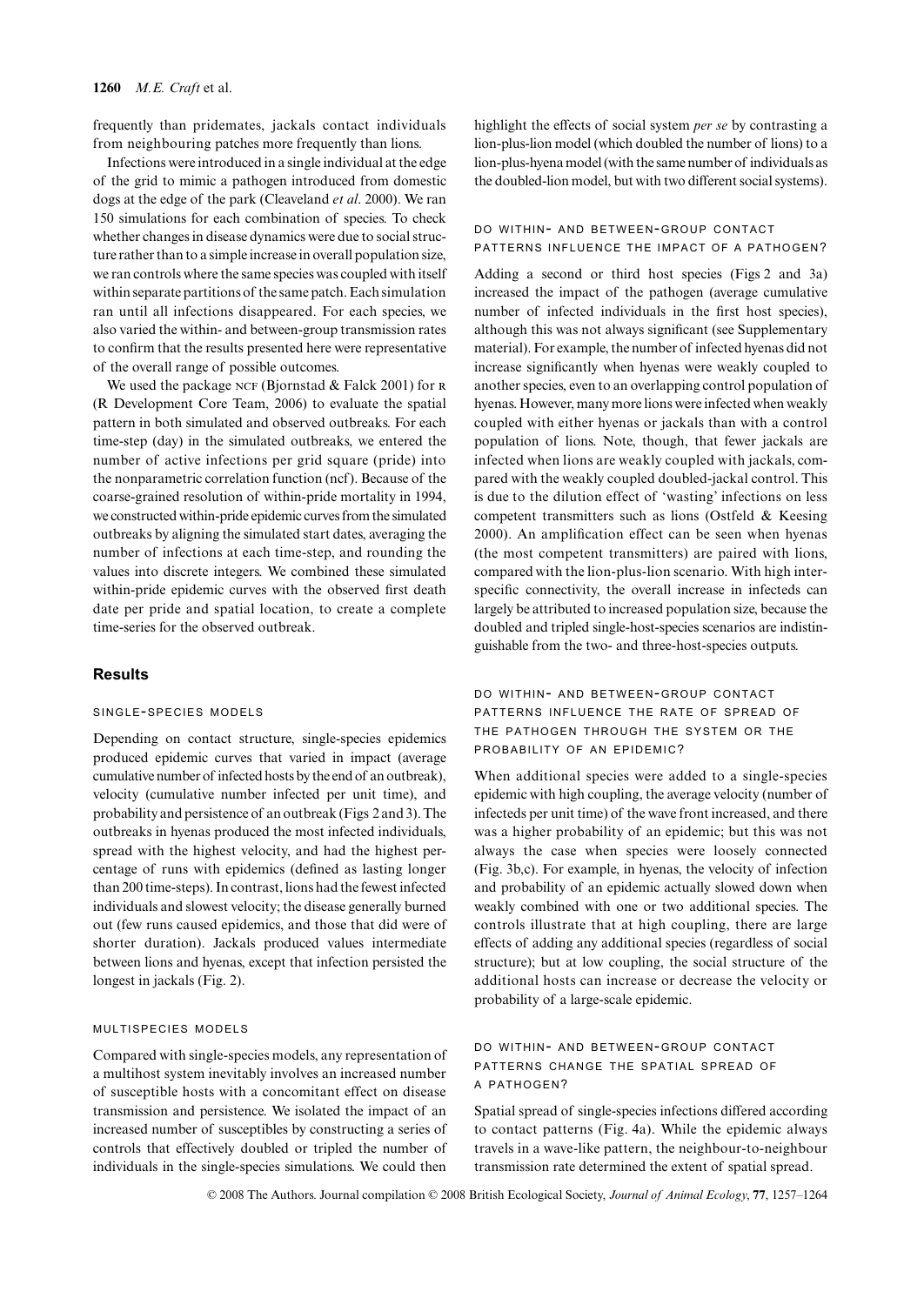

**Fig. 2.** Temporal dynamics of simulated epidemics. Single-species epidemics in lions, jackals and hyenas, and multiple-species epidemics when coexisting species are weakly vs. highly coupled (low C vs. high C). Coloured zones indicate 10–90% quantiles of the number of infecteds in each species in runs where infections were still present (left *y*-axis). Solid lines, proportions of runs with an infection still present (right *y*-axis). Dashed lines, cumulative proportion of individuals that became infected during the course of the epidemic. Population size for each species, 6250 individuals.

Hyenas and jackals have high conspecific neighbour transmission, so there is extensive spatial spread no matter which other species is added to their community. Low neighbour-toneighbour transmission in lions, however, limits the spatial spread of the pathogen unless the lions are tightly coupled with another species. When lions are loosely coupled with another species, occasional spill-overs from the more competent host cause smaller local outbreaks (Fig. 4b).

Overall, the finer resolution of spatial spread in two-host systems depended on the level of connectivity between species. With low coupling, most cells were infected by conspecific neighbours causing long chains of same-species infection; fewer cells were infected. With high coupling, each

species had a relatively equal chance of being infected by a different species, and more cells were infected (Fig. 4b). When the spatial nonparametric correlation function was plotted at low and high coupling, the spatial correlation was consistently higher with high coupling (Fig. 4c), indicating a more coherent, wave-like spread of infection. With the low coupling, correlation between infection times broke down only a few cells away, confirming a more local, patchy spread.

When all three species were loosely coupled together, the wave-like pattern was replaced by disconnected jumps in the spatial pattern of infection and uneven coverage of infection when viewed from the lion's perspective (there was still a

© 2008 The Authors. Journal compilation © 2008 British Ecological Society, *Journal of Animal Ecology*, **77**, 1257–1264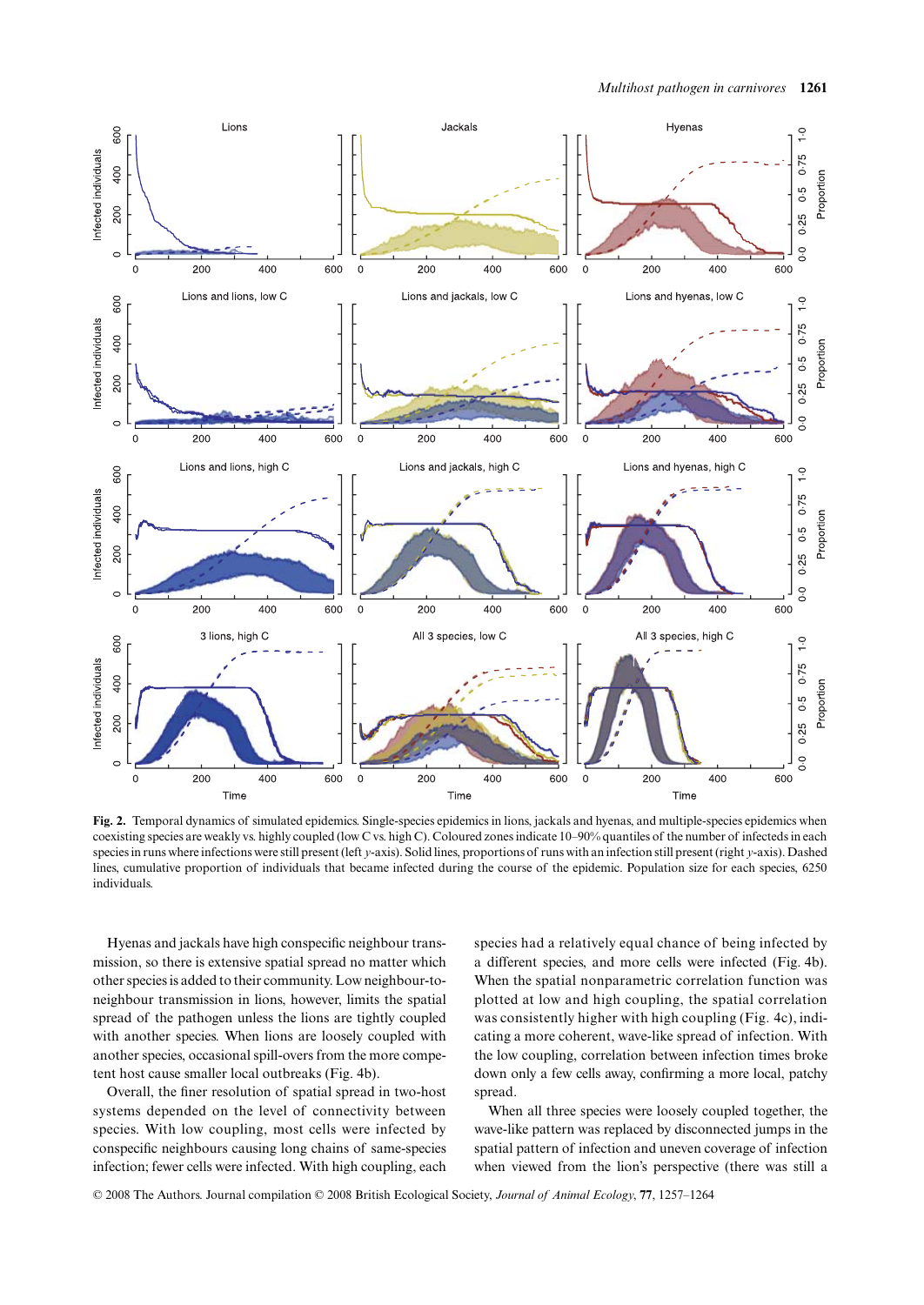

**Fig. 3.** (a) Average cumulative number of infected individuals for each of the species listed, in isolation and combined with one and two other species ( $L =$ lion,  $H =$ hyena,  $J =$ jackal). Grey bars, low-coupling; white bars, high-coupling; error bars, 95% CI. (b) Velocity of infection (number of infections per time-step) per combination of species. (c) Percentage of simulations (*n* = 150) that cause an epidemic (defined as infection persisting longer than 200 time-steps).

strong wave formation in jackals and hyenas) (Fig. 4b). As in the two-host case, most cells were infected by their conspecific neighbour. But with high mixing, there was a high coverage of infecteds, most infections stemmed from interspecific contacts, and spatial pattern was more of a multispecies wave of infection than in the two-species case, although the timing of infection in lions was still slightly patchy. The ncf also showed higher correlation with high coupling, and less correlation with low coupling.

In addition, when we used different within- and betweengroup mixing parameters (species 1, 1·1, 1·1; species 2, 0·5, 1·7; species 3, 1·7, 0·5), our findings were consistent with the results obtained from the mixing parameters used in this model. Specifically, with the varied set of mixing parameters,

we also found that differences in social structure can significantly influence the size, velocity and probability of a multihost epidemic, especially with low interspecific coupling.

#### COMPARISION WITH OBSERVED OUTBREAK

The low-coupling simulations generated spatial patterns that were more similar to the nonwave-like, patchy spread of CDV observed in the Serengeti lions. High-coupling models generated an obvious wave-like pattern with a high degree of spatial correlation that contrasted sharply with the observed outbreak (Fig. 4c).

#### **Discussion**

These results have implications that extend beyond pathogens of Serengeti carnivores. Our model suggests a number of general principles that will apply to most directly transmitted pathogens that can infect multiple host species: (1) differences in social structure can significantly influence the size, velocity and probability of a multihost epidemic; (2) social structures that permit higher intraspecific neighbour-to-neighbour transmission are the most likely to transmit disease to other species; and (3) species with low neighbour-to-neighbour intraspecific transmission are most vulnerable to interspecific transmission.

Deterministic models by Holt & Pickering (1985); Begon & Bowers (1994); Woolhouse, Taylor & Haydon (2001); and Dobson (2004) have consistently emphasized the importance of multiple scales of mixing, specifically the relative rate of within- vs. between-species transmission in determining the transient dynamics of infection. When interspecific transmission is high, our stochastic spatial model shows that the presence of multiple-host species is essentially equivalent to a larger susceptible host population. More hosts are infected, and the pathogen may have a significantly higher impact in species that could not sustain an outbreak in isolation. The combined population of species essentially acts as a single super species, incorporating the strongest parameters of each species. Thus the rate of disease spread can increase with the number of coexisting host species; the rate of interspecific transmission increases the cumulative number of hosts infected in all susceptible host populations; the probability of an extensive outbreak increases; and the number of individuals infected (and potentially dying) may be higher in host populations that would otherwise be too small or too dispersed to sustain the pathogen by themselves. Furthermore, adding a second species that is more effective at transmission produces an amplification effect; while a less-effective second species can cause a dilution effect (Keesing, Holt & Ostfeld 2006).

In the observed 1994 outbreak, hyenas and/or jackals feasibly could have acted as amplifying species by spreading the CDV through the more isolated lion prides and causing long-distance leaps in infection among prides. When we compared the observed CDV outbreak with the simulations, results were reasonably similar to the low transmission-rate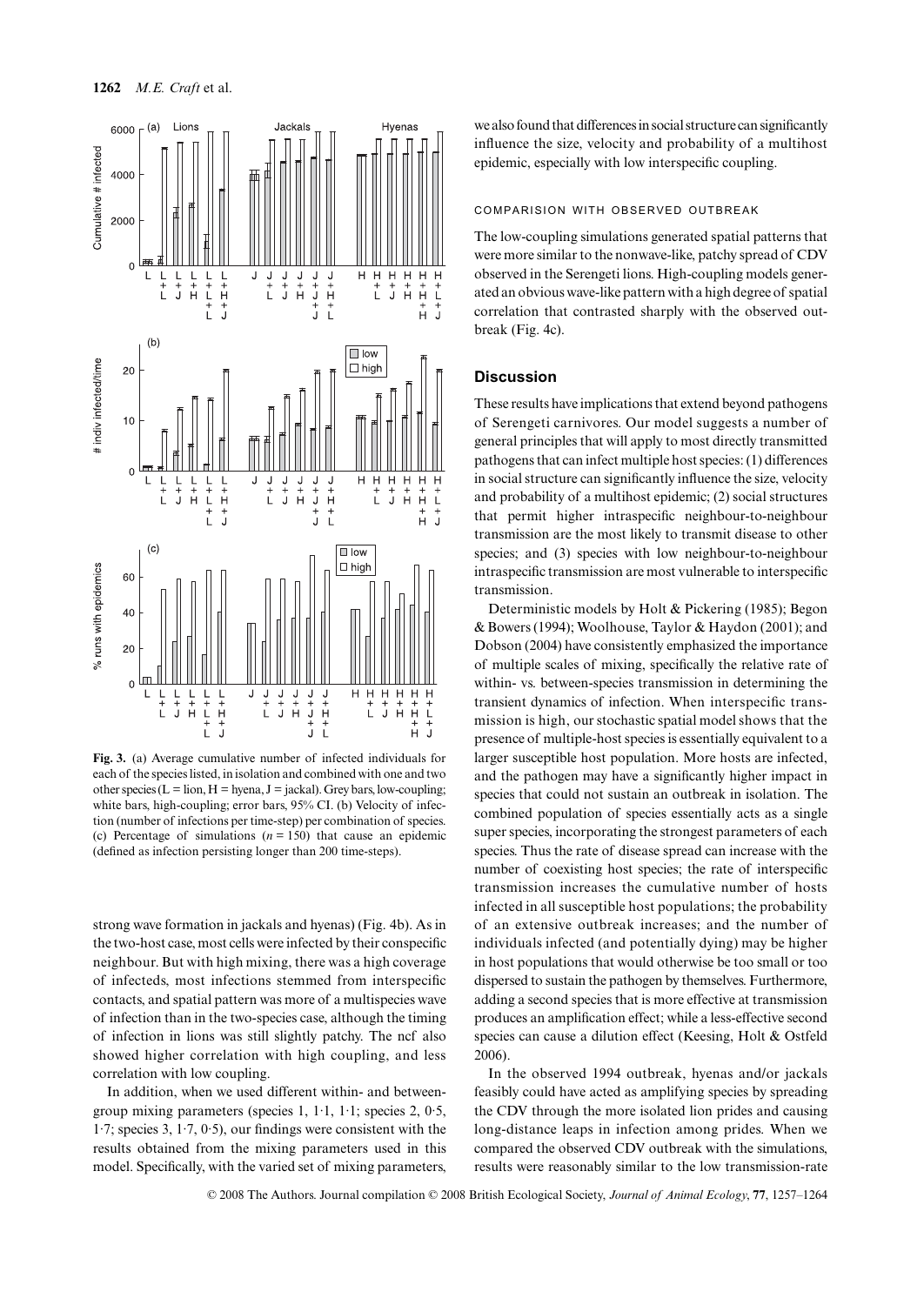

**Fig. 4.** (a) Spatial spread of infection from a single example of a simulation in lions, jackals and hyenas, respectively; (b) simulated multispecies epidemics involving lions. The colour of each simulated grid cell represents the source of infection in lions in a single example (blue, lion; yellow, jackal; red, hyena); colours grade from early (dark) to late (light) infection; uninfected cells are black. (c) Spatial correlations for simulated and observed outbreaks. For simulated epidemics, each plot shows mean estimates (solid line) and 95% bootstrap CI (dashed lines) based on 1000 randomly chosen  $5 \times 5$  subgrids. For the observed epidemic, each plot shows distance (km) vs. spatial correlation for mean estimate (solid line) and 95% bootstrap CI (dashed lines). NCF figures were similar for the other two-species combinations and the three-species scenario.

scenario. Based on our simplified model, we cannot say whether an outbreak restricted to hyenas, jackals and lions, or a larger combination of susceptible species (e.g. leopards, bat-eared foxes), could have created the observed outbreak, but rather that low interspecific contact rates feasibly could have accounted for the extensive coverage of CDV infection and erratic spatial spread seen in the Serengeti lions.

Multihost pathogens have particular importance for the management of endangered species. First, numerically abundant species will usually act as reservoirs of infection for endangered species that are, by definition, rare (McCallum & Dobson 1995; Funk *et al*. 2001; Woolhouse, Taylor & Haydon 2001). Second, infections would normally die out in any single-species system where the host experiences low levels of intergroup contact, but the risk of a persistent outbreak increases dramatically when it is exposed to a well mixed host species. Disease threats from sympatric species historically have been overlooked when considering reintroduction and translocation of social carnivores (focusing instead on the negative effects of kleptoparasitism

and intraguild predation) (Gusset *et al*. 2008). But any highly territorial species will be especially susceptible to multihost diseases in the presence of less sedentary species such as hyenas or evenly distributed species such as jackals. These risks should be considered when translocating territorial social species for reintroductions.

#### **Acknowledgements**

We thank Tony Starfield for initial guidance, Ottar Bjornstad for assistance with the NCF package, and Sarah Cleaveland, Katie Hampson, Magai Kaare, Tiziana Lembo, Eblate Ernest and Erik Volz for discussions about carnivore disease in the Serengeti. M.E.C. was supported by NSF grants (DEB-0225453, DEB-0343960, BE-0308486, EF-0225453, DEB-0710070) with additional funding from Lincoln Park Zoo Field Conservation Funds, the University of Minnesota's Graduate School, Department of Ecology, Evolution and Behavior, and the Office of International Programs.

#### **References**

Alexander, K., Kat, P., Wayne, R. & Fuller, T. (1994) Serologic survey of selected canine pathogens among free-ranging jackals in Kenya. *Journal of Wildlife Diseases*, **30**, 486–491.

© 2008 The Authors. Journal compilation © 2008 British Ecological Society, *Journal of Animal Ecology*, **77**, 1257–1264